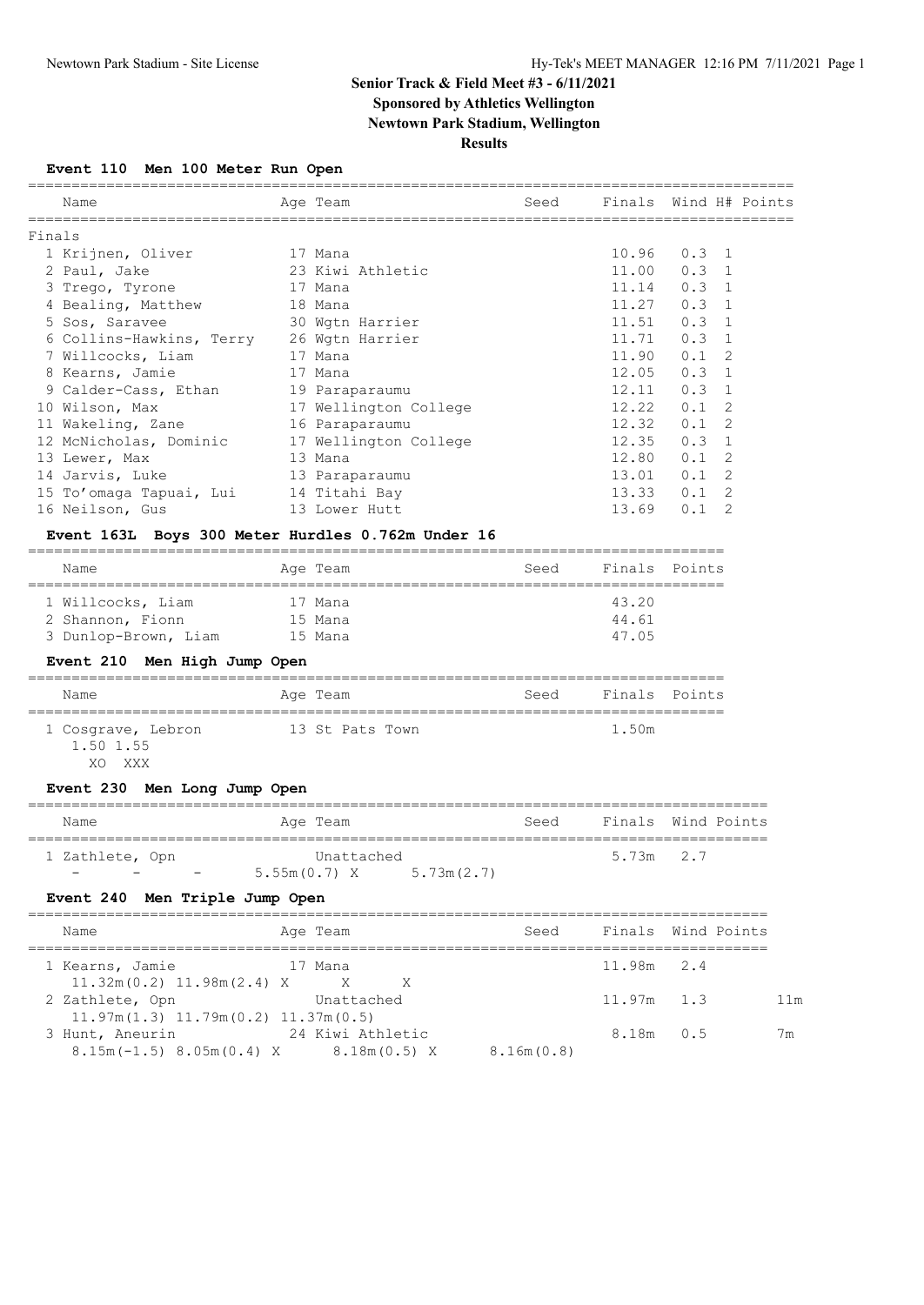### **Senior Track & Field Meet #3 - 6/11/2021**

### **Sponsored by Athletics Wellington**

**Newtown Park Stadium, Wellington**

**Results**

| Name                | Age Team                                                                         |                        | Seed Finals Points |               |
|---------------------|----------------------------------------------------------------------------------|------------------------|--------------------|---------------|
|                     | 1 Sharkey, Joshua 46 Upper Hutt Athletic                                         |                        | 8.12m              |               |
|                     | 8.12m 8.10m 7.98m 7.89m X 7.65m                                                  |                        |                    |               |
|                     | Event 256 Boys Shot Put 5.000kg Under 16                                         |                        |                    |               |
| Name                | Age Team                                                                         | Seed Finals Points     |                    |               |
|                     | 1 To'omaga Tapuai, Lui 14 Titahi Bay<br>8.76m 8.77m 9.51m 9.25m 8.31m 9.17m      |                        | 9.51m              |               |
| =================== | Event 258 Men Shot Put 5.000kg Under 18<br>=============                         |                        |                    |               |
| Name                | Age Team                                                                         | Seed                   | Finals Points      |               |
|                     | 1 Hanning, Corran 17 Kiwi Athletic                                               |                        | 11.64m             |               |
|                     | 11.39m X X 10.92m 11.64m X                                                       |                        |                    |               |
|                     | Event 259 Men Shot Put 4.000kg Masters 70+<br>----------                         | ====================== |                    |               |
| Name                | Age Team                                                                         | Seed                   | Finals Points      |               |
| 1 Cook, Graham      | 77 Kiwi Athletic                                                                 |                        | 6.73m              |               |
| 2 Jack, Peter       | 6.57m 6.49m 6.73m 6.30m 5.69m 6.34m<br>75 Kiwi Athletic                          |                        | 4.30m              |               |
|                     | 3.72m 3.90m 3.93m - 3.99m 4.30m                                                  |                        |                    |               |
|                     | Event 263 Men Discus Throw 2.000kg Masters 35-49                                 |                        |                    |               |
| Name                | Age Team                                                                         | Seed                   | Finals Points      |               |
|                     | 1 Sharkey, Joshua 46 Upper Hutt Athletic<br>24.11m 22.99m 25.82m X 25.64m 26.14m |                        | 26.14m             |               |
|                     | Event 264X Boys Discus Throw 1.000kg Under 14                                    |                        |                    |               |
| Name                | Age Team                                                                         | Seed                   |                    | Finals Points |
|                     | 1 To'omaga Tapuai, Lui 14 Titahi Bay                                             |                        | 30.66m             |               |
|                     | $30.66m$ 26.94m - - 29.53m 26.79m<br>2 Neilson, Gus 13 Lower Hutt                |                        | 27.91m             |               |
| 23.81m X            | 27.91m 26.67m                                                                    |                        |                    |               |
| Event 268           | Men Discus Throw 1.500kg Under 18                                                |                        |                    |               |
| Name                | Age Team                                                                         | Seed                   |                    | Finals Points |
| 1 Hanning, Corran   | 17 Kiwi Athletic<br>36.64m 39.26m X 38.47m 35.95m 38.81m                         |                        | 39.26m             |               |
|                     |                                                                                  |                        |                    |               |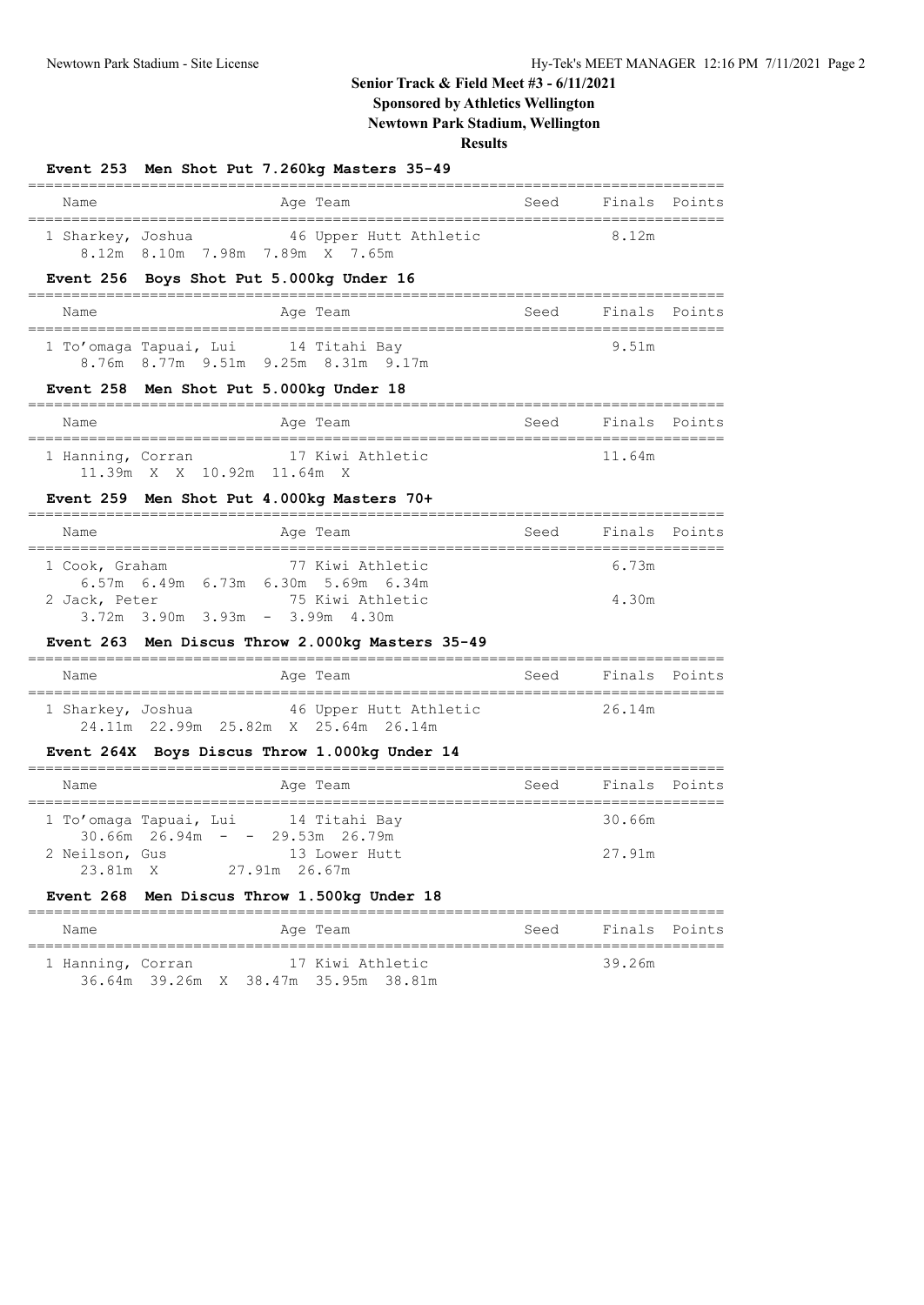### **Senior Track & Field Meet #3 - 6/11/2021 Sponsored by Athletics Wellington**

**Newtown Park Stadium, Wellington**

#### **Results**

|                                                                              | Event 269 Men Discus Throw 1.000kg Masters 70+                                  |      |               |                    |
|------------------------------------------------------------------------------|---------------------------------------------------------------------------------|------|---------------|--------------------|
| Name                                                                         | Age Team                                                                        | Seed | Finals        | Points             |
| 1 Cook, Graham                                                               | 77 Kiwi Athletic<br>15.06m  14.15m  16.89m  14.99m  17.82m  13.81m              |      | 17.82m        |                    |
| 2 Jack, Peter<br>$9.31m - 11.69m - 10.17m X$                                 | 75 Kiwi Athletic                                                                |      | 11.69m        |                    |
| Event 310 Women 100 Meter Run Open                                           |                                                                                 |      |               |                    |
| Name                                                                         | Age Team                                                                        | Seed | Finals        | Wind Points        |
| 1 Gedye, Niamh                                                               | 15 Paraparaumu                                                                  |      | 13.18         | $-1.7$             |
| 2 Mckenzie, Jenna                                                            | 21 Titahi Bay                                                                   |      | $13.31 - 1.7$ |                    |
| 3 Skelton, Imogen                                                            | 21 Wgtn Harrier                                                                 |      | $13.68 - 1.7$ |                    |
| 4 Gotico, Celena                                                             | 15 Olympic                                                                      |      | $13.90 - 1.7$ |                    |
| 5 Rudd, Analin                                                               | 14 Wgtn Harrier                                                                 |      | $13.93 - 1.7$ |                    |
| -- Szabo, Lili                                                               | 22 Wgtn Harrier                                                                 |      | DNF           | $-1.7$             |
| Event 410 Women High Jump Open                                               |                                                                                 |      |               |                    |
| Name<br>=============================                                        | Age Team                                                                        | Seed | Finals Points |                    |
| 1 Skelton, Imogen<br>1.65 1.70 1.73 1.76                                     | 21 Wgtn Harrier                                                                 |      | 1.73m         |                    |
| $\Omega$<br>$\circ$<br>O XXX<br>2 Waite, Naomi<br>1.65 1.70 1.73<br>O XO XXX | 15 Wgtn Harrier                                                                 |      | 1.70m         |                    |
| Event 430 Women Long Jump Open                                               | ============                                                                    |      |               |                    |
| Name<br>,,,,,,,,,,,,,,,,,,,,,,,,,                                            | Age Team                                                                        | Seed |               | Finals Wind Points |
| 1 Gotico, Celena                                                             | 15 Olympic                                                                      |      | $5.01m - 0.1$ |                    |
| X<br>2 Rudd, Analin                                                          | $4.72m(1.2)$ $4.72m(0.4)$ $5.01m(-0.1)$ $4.79m(0.2)$ X<br>14 Wgtn Harrier       |      | 4.45m         | 1.0                |
|                                                                              | $4.26m(1.2)$ $4.01m(-0.5)$ $4.27m(-0.2)$ $4.34m(0.1)$ $4.43m(1.4)$ $4.45m(1.0)$ |      |               |                    |
| Event 450 Women Shot Put Open                                                |                                                                                 |      |               |                    |
| Name                                                                         | Age Team                                                                        | Seed |               | Finals Points      |
| 1 Jenkins, Miriam                                                            | 35 Lower Hutt<br>6.21m 6.31m 6.31m 6.48m 6.07m 5.13m                            |      | 6.48m         | 3kg                |
| <b>Event 456</b>                                                             | Girls Shot Put 3.000kg Under 16                                                 |      |               |                    |
| Name<br>============                                                         | Age Team                                                                        | Seed | Finals        | Points             |
| 1 Sola, Mikayla                                                              | 15 Lower Hutt                                                                   |      | 11.76m        |                    |

10.90m 10.97m 11.76m 10.97m 11.23m X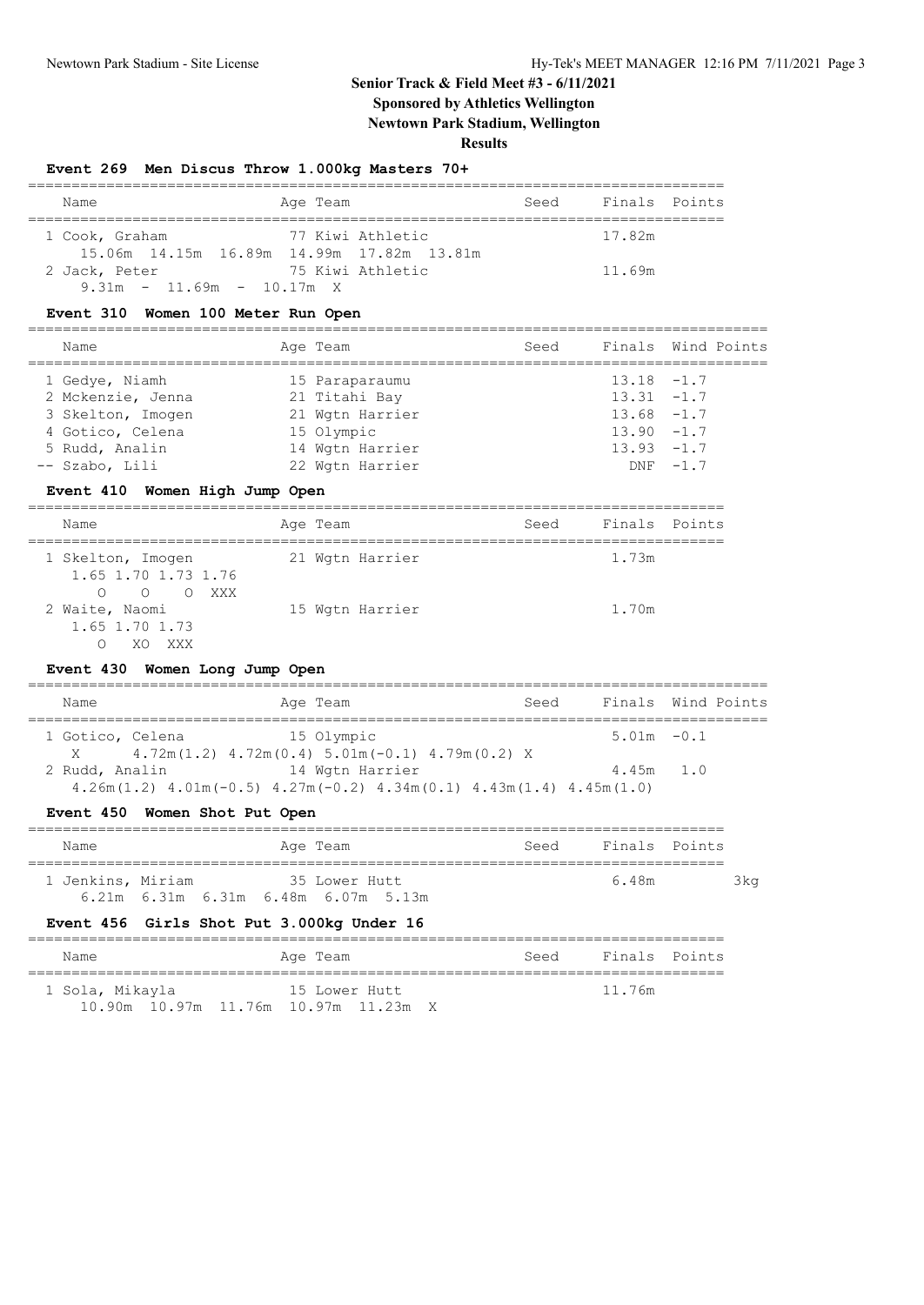### **Senior Track & Field Meet #3 - 6/11/2021**

## **Sponsored by Athletics Wellington**

**Newtown Park Stadium, Wellington**

**Results**

|                                                                                                                                                                                                | Event 457 Women Shot Put 3.000kg Masters 60+                                                                                                                                               |      |                                                                                              |                                 |
|------------------------------------------------------------------------------------------------------------------------------------------------------------------------------------------------|--------------------------------------------------------------------------------------------------------------------------------------------------------------------------------------------|------|----------------------------------------------------------------------------------------------|---------------------------------|
| Name                                                                                                                                                                                           | Age Team                                                                                                                                                                                   | Seed |                                                                                              | Finals Points                   |
| 1 Rogers, Beryl                                                                                                                                                                                | 73 Kiwi Athletic<br>4.62m 5.04m 5.14m 4.18m 4.78m 4.66m                                                                                                                                    |      | 5.14m                                                                                        |                                 |
|                                                                                                                                                                                                | Event 463 Women Discus Throw 1.000kg Masters 35-49                                                                                                                                         |      |                                                                                              |                                 |
| Name                                                                                                                                                                                           | Age Team                                                                                                                                                                                   | Seed |                                                                                              | Finals Points                   |
| 1 Jenkins, Miriam<br>13.50m X 14.05m X 13.78m 15.36m                                                                                                                                           | 35 Lower Hutt                                                                                                                                                                              |      | 15.36m                                                                                       |                                 |
|                                                                                                                                                                                                | Event 466 Girls Discus Throw 1.000kg Under 16                                                                                                                                              |      |                                                                                              |                                 |
| Name                                                                                                                                                                                           | Age Team                                                                                                                                                                                   | Seed | Finals Points                                                                                |                                 |
| =================================<br>1 Sola, Mikayla<br>33.00m X X X 31.87m X                                                                                                                  | 15 Lower Hutt                                                                                                                                                                              |      | 33.00m                                                                                       |                                 |
| Event 518W Mixed 1800 Meter Race Walk Open                                                                                                                                                     |                                                                                                                                                                                            |      |                                                                                              |                                 |
| Name                                                                                                                                                                                           | Age Team                                                                                                                                                                                   | Seed |                                                                                              | ==============<br>Finals Points |
| ===================================<br>1 Du Toit, Joseph M12 Wgtn Harrier                                                                                                                      |                                                                                                                                                                                            |      | 12:11.61                                                                                     |                                 |
| Event 530W Mixed 3000 Meter Race Walk Open                                                                                                                                                     |                                                                                                                                                                                            |      |                                                                                              |                                 |
| Name                                                                                                                                                                                           | Age Team                                                                                                                                                                                   | Seed | Finals                                                                                       | Points                          |
| 1 du Toit, Daniel<br>2 McGovern, Clive<br>3 McLean, Brent<br>4 Du Toit, Sarah<br>5 Willis, Helen<br>6 Gardner, Bob<br>7 Jones, Daphne<br>8 McLean, Sonja<br>Event 540 Mixed 400 Meter Run Open | M18 Wgtn Harrier<br>M71 Trentham United<br>M58 Trentham United<br>W15 Wgtn Harrier<br>W59 Wellington Scottish<br>M67 Wellington Scottish<br>W80 Wellington Scottish<br>W56 Trentham United |      | 13:18.29<br>17:59.51<br>20:51.62<br>20:51.89<br>22:38.74<br>22:39.32<br>23:08.13<br>24:07.26 |                                 |
| Name                                                                                                                                                                                           | Age Team                                                                                                                                                                                   | Seed |                                                                                              | Finals Points                   |
| 1 Mckenzie, Ethan<br>2 Sos, Saravee<br>3 Yousuf, Leo<br>4 Wakeling, Zane<br>5 Lewer, Max<br>6 Evans-Tobata, Sydney<br><b>Event 550</b>                                                         | M18 Titahi Bay<br>M30 Wgtn Harrier<br>M15 Kiwi Athletic<br>M16 Paraparaumu<br>M13 Mana<br>W23 Wgtn Harrier<br>Mixed 1500 Meter Run Open                                                    |      | 50.98<br>51.99<br>53.53<br>55.33<br>56.90<br>1:00.42                                         |                                 |
| Name                                                                                                                                                                                           | _____________________________________<br>Aqe Team                                                                                                                                          | Seed | Finals                                                                                       | Points                          |
| 1 Tanimoto, Hirotaka                                                                                                                                                                           | M36 Wellington Scottish                                                                                                                                                                    |      | =============================<br>4:10.27                                                     |                                 |